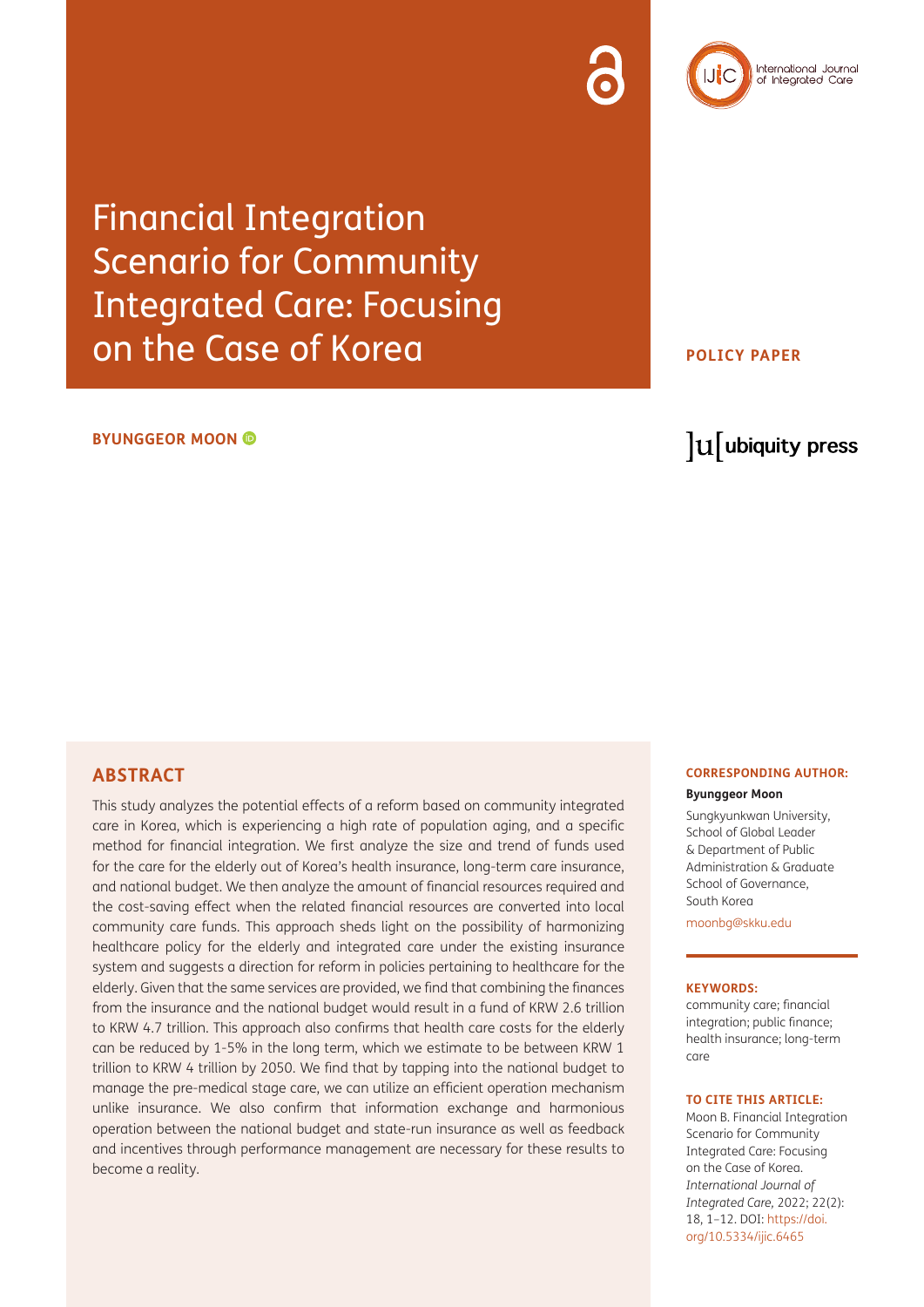# **1 INTRODUCTION**

Korea is experiencing a high rate of population aging and a low fertility rate at the same time. According to the Organization for Economic Co-operation and Development (OECD) Demography statistics,<sup>1</sup> from 1970 to 2018, the average annual increase in Korea's aging rate was 3.3%, the fastest among 37 OECD countries. In particular, Korea entered the category of an "aging society" (defined as having more than 7% of the population as the elderly) in 2000 and entered an "aged society" (having more than 14% of the population as the elderly) in 2018, 18 years later. If this trend continues, the OECD predicts that Korea will enter a "super-aged society" (having more than 20% of the population as the elderly) in 2026, eight years after entering the aged society. Comparing this trend with Japan, Italy, and Spain, which have the highest proportion of the elderly population among OECD member countries, Korea is expected to overtake Italy, the third highest in the OECD, in 2036 with the fastest rise in the aging rate. The OECD predicts that by 2050, the country will become the second most-aged country in the OECD with an elderly population of 37.4%, which is only 0.3% lower than Spain's 37.7%.

Furthermore, according to OECD 2018 statistics, Korea's total fertility rate decreased by an average of 3.1% annually from 4.53 in 1970 to 0.98 in 2018, indicating that the decrease in fertility rate is the fastest among the 37 OECD countries. The yearly trend shows that, in 1984, the number was 1.74, lower than the US (1.81); in 1993, 1.65, lower than France (1.66); and in 2001, 1.31, lower than Japan (1.33). Accordingly, the total dependency ratio in Korea, which is defined as the population that 100 working-age people must support, was 38.6 in 2020 but will exceed 77.5 in 2040 and will rapidly increase to 108.2 in 2060. The youth dependency ratio is expected to remain unchanged at 16.9 in 2020 and 16.7 in 2060. The old-age dependency ratio is expected to increase 4.2 times compared to 2020, from 21.7 in 2020 to 60.1 in 2040 and 91.4 in 2060. A decrease in the total population, mainly due to the decrease in the working-age population, and a sharp rise in the population support ratio due to an increase in the elderly population are expected to accelerate the deterioration of Korea's social welfare-related finances. In particular, in the process of experiencing such rapid aging and low fertility at the same time, the national expenditure on health and social care for the elderly is expected to increase rapidly [\[1,](#page-10-0) [2](#page-10-1), [3\]](#page-10-2).

To deal with the expected increase in healthcare expenditure for the elderly, Korea provides financial support for the care and support of the elderly through the dual system of the National Health Insurance and Long-term Care Insurance. The National Health Insurance has been in operation since 1989 to cover

the entire nation. However, given the situation in Korea, which is experiencing a combination of a rapidly aging population and a low birth rate, the Korean government introduced a long-term care insurance for the elderly in 2008 [[4](#page-10-3)]. However, medical expenses for people over the age of 65 are increasing rapidly. As of 2019, out of KRW 31.9 trillion in medical expenses allocated for the National Health Insurance, KRW 16.2 trillion was used for medical expenses for those over 65 years old, accounting for about 50.8%. Furthermore, between 2014 and 2018, long-term care expenses for the elderly increased by 16.1% each year on average. As a result, we expect that funding for the long-term care insurance will be depleted by 2030 based on the current premium rate and the current trend [[5](#page-10-4)].

In order to provide effective health care while responding to rapidly increasing medical expenses, many governments worldwide are implementing various policies. As one of the major trends, policies that integrate medical and social care are being implemented. The reason for these policies and reforms is to effectively manage limited financial resources and ongoing financial expenditures related to elderly health and to provide effective services through the integration of segmented services [[6](#page-10-5), [7\]](#page-10-6). Different approaches using various integration models are being tested for the integration of health and social care  $[8]$  $[8]$ . For example, in the United Kingdom, where there is a medical service system similar to that of Korea, efforts are being made to pursue cost-effectiveness through financial integration of health and social care. In particular, the Better Care Fund, which combines medical insurance and social care fund, has been established. Empirical analysis shows that there this policy led to a reduction of hospitalization rate and costs [\[9](#page-10-8)].

This study analyzes the characteristics of Korea's National health insurance and long-term care insurance in terms of their overlap with social care in caring for the elderly. The purpose of this study is to examine the potential financial outcomes and the sustainability of implementing the British policy of integrating healthcare and social care in Korea. Furthermore, we predict the size of the integrated funds through this approach and analyze the operational and policy design requirements for successful integration through a case study of an existing financially integrated social care policy. Many countries, including Korea, are spending a lot of money on healthcare and social care due to the rapidly aging population, and the scale is expected to increase in the future. In such a situation, it is important to suggest a direction for reform through institutional analysis and to make a financial estimate based on the analysis of existing cases. Based on this, we find it meaningful to present an alternative policy that can be used for reform in the medical welfare field and to provide a policy direction for other countries that have become an aging society.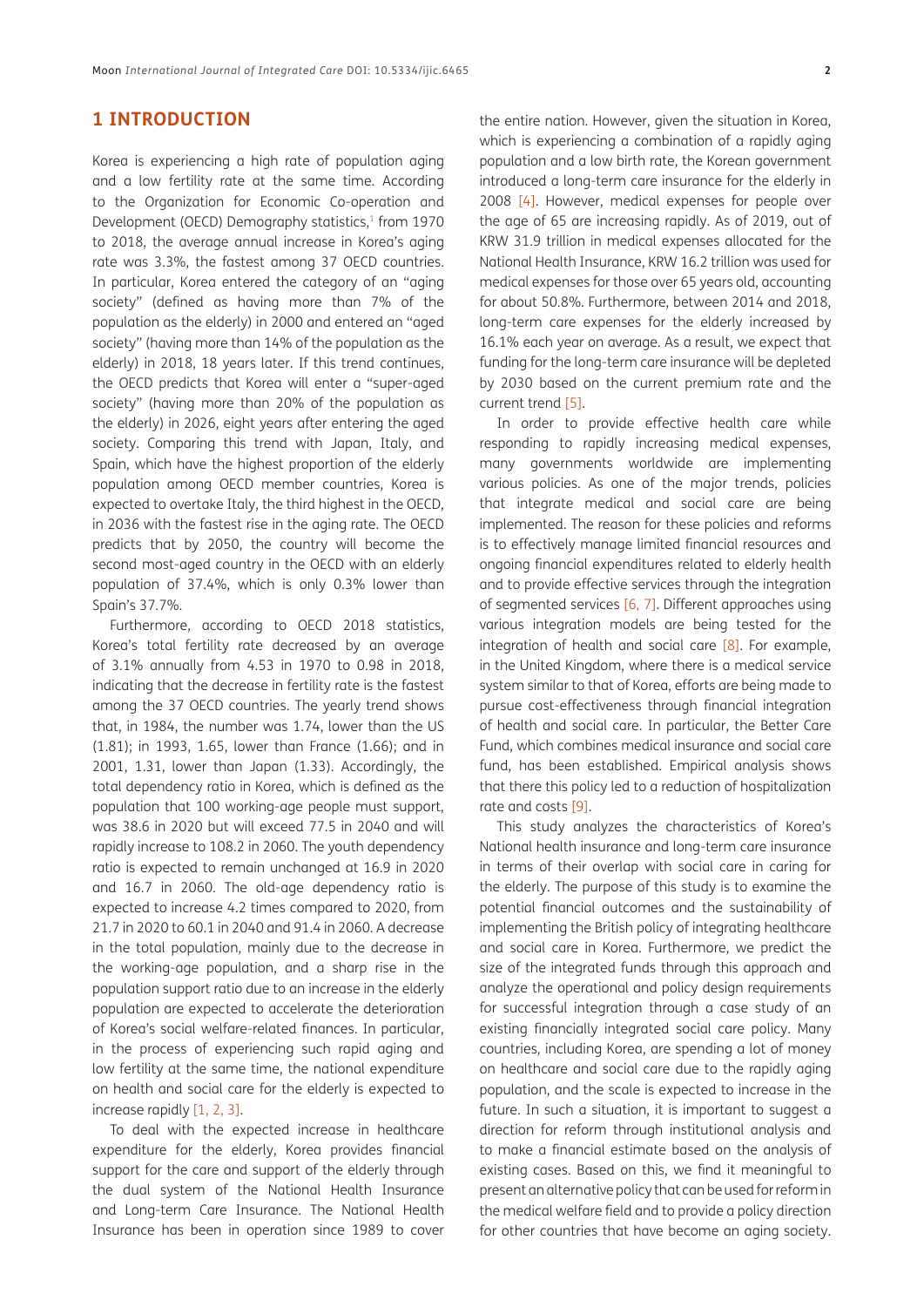The paper is organized as follows. Section 2 discusses an overview of the structure and the budget size of welfare programs, national health insurance, and long-term care insurance for the elderly in Korea. Section 3 discusses the parts of the health insurance and long-term care insurance businesses that can be transferred to social care and examines the scale of financial integration and cost reduction. Section 4 draws the policy implications of these predictions and the prerequisites for reducing costs while having an effective fiscal integration for integrated care.

# **2 OVERVIEW OF THE HEALTH AND SOCIAL CARE FOR ELDERLY IN KOREA**

#### **2.1 NATIONAL HEALTH INSURANCE**

The Medical Insurance Act in Korea was enacted in 1963, and Korea introduced compulsory social health insurance for industrial workers in large enterprises with 500 or more employees in 1977. After that, the coverage of insurance was gradually expanded to include the self-employed, and by 1989, the entire population was covered. Thus, only 12 years after the introduction of social health insurance, Korea achieved universal coverage of its population. In Korea's national health insurance, insurance claims review and payment to medical personnel were centralized. Although the statutory pay packages were the same across schemes, there were several insurance unions that individually covered employees and the self-employed. In 2000, there was a major change in the structure of the health insurance program, and all insurance associations were consolidated into one [[10\]](#page-10-9).

Due to the rapidly aging population, medical expenses for the elderly population are increasing rapidly. The health insurance payouts for inpatient treatments in all hospitals totaled about KRW 31.92 trillion in 2019 – an annual increase of 18.0% from KRW 11.17 trillion in 2008 – of which KRW 16.23 trillion, accounting for about 50.8% was for those over 65 years of age.

Long-term care Hospitals (LTCH) offers another form of LTC in Korea. They offer a variety of health care services, including subacute Long-term care (LTC), palliative care,

and rehabilitation services. As of June 2020, there were 1,481 LTC Hospitals in Korea. LTCHs are covered by the NHI and focuses on medical and functional rehabilitation to help patients return home. Although LTCHs and nursing homes have different operating entities, resources, and objectives, some studies have found little difference in function between LTCHs and nursing homes. Additionally, the Health Insurance Review & Assessment Service (HIRA) introduced a health insurance fee system for LTCHs in 2008 by requiring LTCHs to classify inpatients. Along with the aging population, the number of nursing hospitals increased by 11% to 438,563 between 2008 and 2017, and the number of beds increased by 17.4% to 289,227 between 2008 and 2017. In addition, the inpatient treatment cost of nursing hospitals for health insurance benefits was KRW 5.75 trillion in 2019, an increase of 209% from 0.96 trillion KRW in 2008, showing a rapid increase.

In particular, in the case of LTC hospitals, patients are divided into groups based on their condition and medical need. Before 2019, patients were divided into 7 groups. Since then, however, patients began to be separated into 5 groups based on their medical needs. [Table 1](#page-2-0) shows the five patient groups and the number of patients in each group. The category of social admission (elective hospitalization) groups patients that neither fall under the highest nor mild medical condition and believe that they need some hospitalization but have a low medical need. For these patients, the co-payment rate is 40%, and they may be hospitalized for a certain period of time.

#### **2.2 LONG-TERM CARE INSURANCE**

After a study of Japan's long-term care insurance (LTCI) system that began in 2000, a bill related to LTCI for the elderly was passed at the Korean National Assembly plenary session in 2007 which came into effect in July 2008. According to the law, LTCI aims to improve the quality of life of the elderly through physical support and support for daily activities such as housekeeping.

The target population for LTCI is seniors 65 years of age or older, or citizens under the age of 65 but with chronic diseases or disabilities who have had difficulties with daily activities for more than 6 months. LTCI benefits include both in-kind and cash benefits. In-kind benefits

<span id="page-2-0"></span>

| <b>PATIENT GROUP</b>       | <b>NUMBER OF PATIENT</b> | <b>RATIO (%)</b> |
|----------------------------|--------------------------|------------------|
| Total                      | 438,563                  | 100.0            |
| Top-level medical needs    | 8,022                    | 1.8              |
| High-level medical needs   | 100.544                  | 77.9             |
| Middle-level medical needs | 108.697                  | 74.8             |
| Light-level medical needs  | 47,596~99,848            | $11.2 - 22.8$    |
| Social Admission           | 121,452~173,704          | $27.7 - 39.4$    |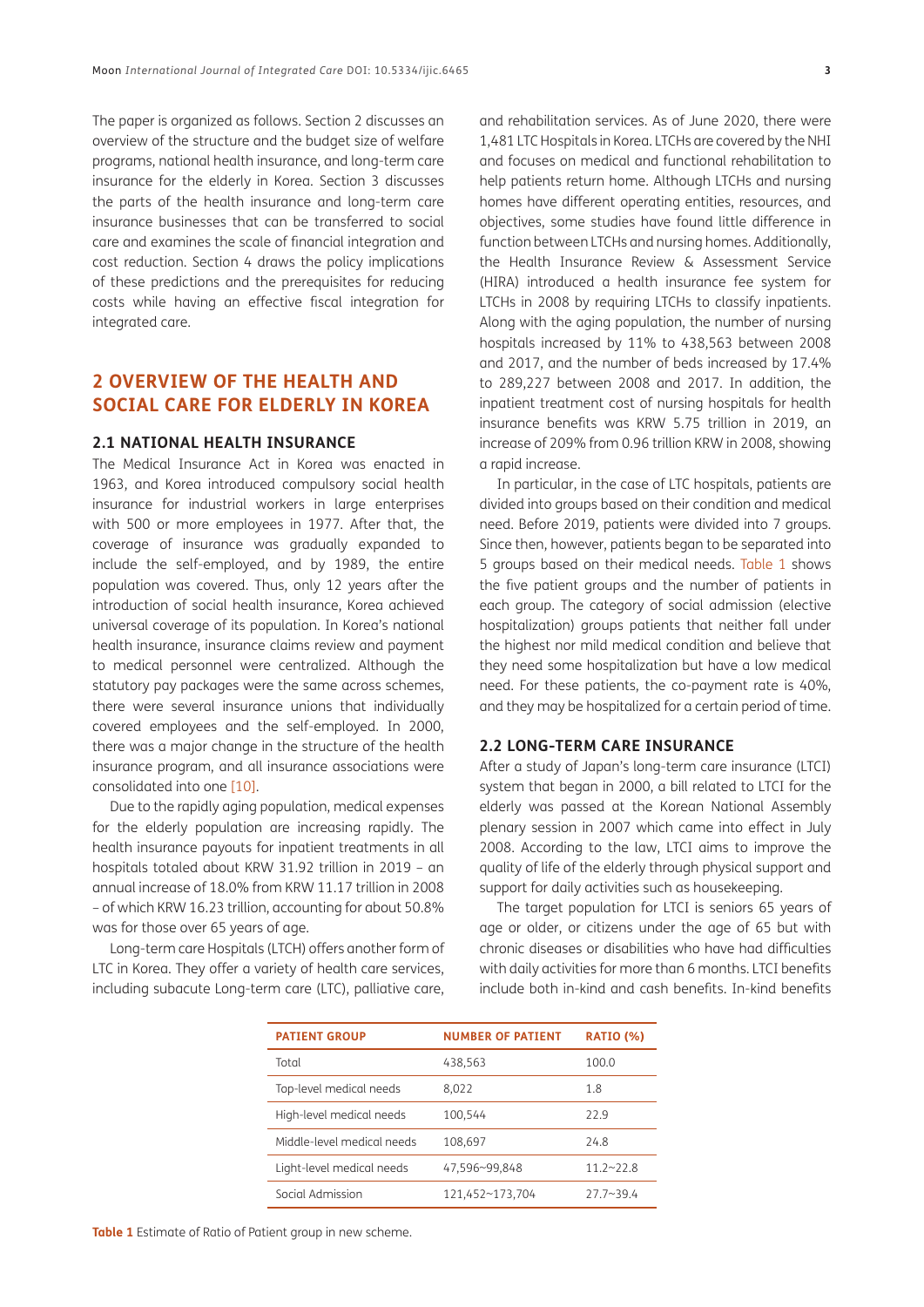include home care and institutional care services. Unlike the National Health Insurance (NHI) program, people can only receive LTCI benefits if they are approved through an eligibility selection process. After the application documents are received, an LTCI representative visits the applicant and evaluates their eligibility through a 90 item LTCI checklist divided into 11 sections. Initially, LTCI beneficiaries were grouped into three categories, with Tier 1 beneficiaries having the most severe disabilities. Now, there are currently 6 levels, with new categories of "special dementia level" added in 2014 and "cognitive support level" added in 2018 ([Table 2](#page-3-0)). In order to be admitted to a nursing home, a beneficiary must be rated at Level 1 or 2. However, with approval by the LTCI committee, even people from levels 3 to 5 may receive an exception to enter a nursing home. The cost of moving into a nursing home is approximately KRW 900,000- 1,300,000 (US\$800–1,100), and LTCI will cover 80% to 100% of this, taking into account the economic condition of the beneficiary. Furthermore, 85% to 100% of the cost of home services is covered. Long-term care insurance for the elderly is operated as a pay-as-you-go plan, in which business owners, workers, and local subscribers are charged insurance premiums for business expenses as stipulated in the Long-Term Care Insurance Act for the Elderly by business year. Since those who pay for the long-term care insurance premium usually are not eligible for the insurance, the payers effectively subsidize the beneficiaries of the insurance [[11](#page-10-10), [12\]](#page-10-11).

The total income from long-term care insurance for the elderly increased by an average of 10.7% during the period 2014–18 to KRW 6.3 trillion. At the same time, however, the number of beneficiaries of long-term care benefits reached 670,000 in 2018 with an annual average increase of 12.1% between 2014 and 2018, accounting for 8.8% of the total elderly population. Expenditures for long-term care insurance for the elderly increased by an annual average of 16.1% between 2014 and 2018 to KRW 6.4 trillion, with an increase of 24.2% just in 2018. In addition, the number of patients in nursing facilities supported by the LTCI was 174,534 in 2017, an increase of 12.7% from 2008, and the number of facility users was 159,490, an increase of 14.0% from 2008. The number of home service users was 337,068, an increase of 21.4% compared to 2008.

### **2.3 FINANCE FOR ELDERLY MEDICAL WELFARE AND COMMUNITY-ORIENTED INTEGRATED CARE**

The Korean government allocates public funds to promote the health of the elderly and to manage their health through the Basic Elderly Care Project and the Elderly Care Comprehensive Project. These projects are being implemented with a focus on areas that cannot be addressed by insurance while playing a complementary role to the above-mentioned insurance. In addition, these projects have a region-oriented operation and are financed by combining the central government and the local government's funds. An analysis of the Korean central and local government's budget books as of 2019 shows that the related budget, including both the national and local expenses was KRW 692.2 billion, of which 64.5% was supported by the central government [\(Table 3\)](#page-4-0). This confirms that a significant amount of financial resources are being supported by local governments. In particular, [Table 3](#page-4-0) confirms that there are significant regional differences between the proportion of national and local expenditures, the proportion of the elderly population, the proportion of long-term care applications (demand indicator).

In 2018, South Korean government announced plans to launch the Community Care Projects in communities led by local authorities. One of the main reasons for promoting Community Care is to reorganize the fragmented care services that are expected to run out of LTCI's finances. The government's new Community Care initiative provides care that integrates a variety of services. The Ministry of Health and Welfare started providing community care services in June 2019 as a pilot implementation, and plans to expand the service by 2026, when Korea is expected to become a super-aged society, to provide broader coverage to the elderly [[12](#page-10-11)].

Furthermore, the law stipulates that 20% of premium income is to be supported through the national budget for the stability of the operation of state-run health insurance and long-term care insurance. However, in

| <b>LEVEL</b>                   | <b>MENTAL AND PHYSICAL STATUS</b>                                    | <b>LONG-TERM CARE APPROVAL</b><br><b>SCORE</b> |
|--------------------------------|----------------------------------------------------------------------|------------------------------------------------|
|                                | Requires help in all aspects of daily life                           | $\geq$ 95                                      |
|                                | Requires help in most parts of daily life                            | $>75$ and $<95$                                |
|                                | Requires help in part of daily life                                  | $>60$ and $< 75$                               |
| 4                              | Requires some help for daily living because of functional disability | $>51$ and $< 60$                               |
| 5 (Special level of dementia)  | Dementia with limited functional decline                             | $\geq$ 45 and <51, dementia                    |
| 6 (Cognition-supporting level) | Dementia with intact physical function                               | <45, dementia                                  |

<span id="page-3-0"></span>**Table 2** Eligibility levels for long-term Care.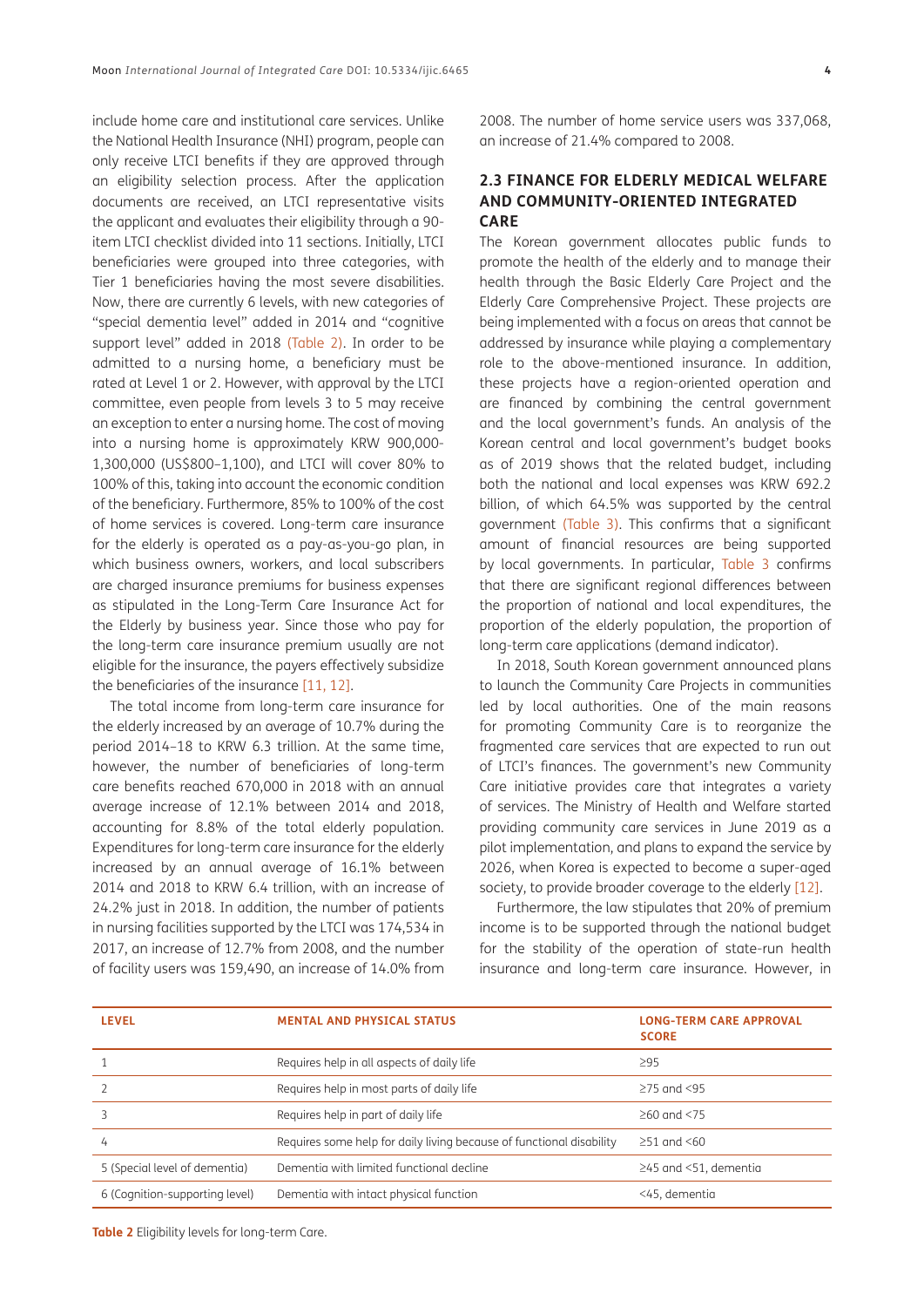| REGION (MAJOR<br><b>PROVINCE)</b><br><b>CITY AND</b> | <b>BUDGET</b><br><b>TOTAL</b> | POPULATION<br><b>SHARE</b> | NATIONAL<br><b>BUDGET</b> | NATIONAL<br><b>BUDGET</b><br><b>SHARE</b> | <b>AND PROVINCE</b><br><b>MAJOR CITY</b><br><b>BUDGET</b> | <b>BUDGET SHARE</b><br><b>AND PROVINCE</b><br><b>MAJOR CITY</b> | <b>COUNTY AND</b><br><b>DISTRICT</b><br><b>BUDGET</b> | <b>BUDGET SHARE</b><br><b>COUNTY AND</b><br><b>DISTRICT</b> | THE ELDERLY<br>POPULATION<br><b>SHARE OF</b> | <b>APPLICATION SHARE</b><br><b>LONG-TERM CARE</b><br>INSURANCE |
|------------------------------------------------------|-------------------------------|----------------------------|---------------------------|-------------------------------------------|-----------------------------------------------------------|-----------------------------------------------------------------|-------------------------------------------------------|-------------------------------------------------------------|----------------------------------------------|----------------------------------------------------------------|
| Gangwon                                              | 35,711                        | 5.2                        | 25,121                    | 70.3                                      | 2,773                                                     | 7.8                                                             | 7,817                                                 | 21.9                                                        | 3.8                                          | 4.1                                                            |
| Gyeonggi                                             | 93,606                        | 13.5                       | 64,462                    | 68.9                                      | 3,676                                                     | 3.9                                                             | 25,276                                                | 27                                                          | 20.6                                         | 19.9                                                           |
| Gyeongnam                                            | 65,381                        | 9.4                        | 46,172                    | 70.6                                      | 8,149                                                     | 12.5                                                            | 11,060                                                | 16.9                                                        | 6.8                                          | 7.4                                                            |
| Gyeongbuk                                            | 73,504                        | 10.6                       | 54,337                    | 73.9                                      | 7,895                                                     | 10.7                                                            | 11,272                                                | 15.3                                                        | 6.8                                          | 7.7                                                            |
| Gwangju                                              | 34,868                        | $\sqrt{ }$                 | 22,268                    | 63.9                                      | 9,978                                                     | 28.6                                                            | 2,622                                                 | 7.5                                                         | 2.4                                          | 3                                                              |
| Dae-gu                                               | 36,342                        | 5.3                        | 23,781                    | 65.4                                      | 10,378                                                    | 28.6                                                            | 2,183                                                 | 6                                                           | 4.7                                          | 4.3                                                            |
| Daejeon                                              | 15,939                        | 2.3                        | 10,752                    | 67.5                                      | 4,630                                                     | 29                                                              | 557                                                   | 3.5                                                         | 2.5                                          | 2.8                                                            |
| Busan                                                | 62,115                        | $\sigma$                   | 37,664                    | 60.6                                      | 16,895                                                    | 27.2                                                            | 5,706                                                 | 9.2                                                         | 7.7                                          | 6.3                                                            |
| Seoul                                                | 67,398                        | 9.7                        | 16,862                    | 25                                        | 42,656                                                    | 63.3                                                            | 7,880                                                 | 11.7                                                        | 18.4                                         | 14.2                                                           |
| Sejong                                               | 1,604                         | 0.2                        | 878                       | 54.8                                      | 725                                                       | 45.2                                                            | $\circ$                                               | $\circ$                                                     | 0.4                                          | 0.4                                                            |
| Ulsan                                                | 9,402                         | 1.4                        | 6,679                     | $\overline{71}$                           | 1,681                                                     | 17.9                                                            | 1,043                                                 | 11.1                                                        | 1.6                                          | 1.4                                                            |
| Incheon                                              | 24,162                        | 3.5                        | 16,065                    | 66.5                                      | 4,393                                                     | 18.2                                                            | 3,704                                                 | 15.3                                                        | 4.8                                          | Б                                                              |
| Jeonnam                                              | 47,903                        | 6.9                        | 34,113                    | 71.2                                      | 4,747                                                     | 9.9                                                             | 9,043                                                 | 18.9                                                        | 5.3                                          | 6.8                                                            |
| Jeonbuk                                              | 60,512                        | 8.7                        | 44,072                    | 72.8                                      | 7,710                                                     | 12.7                                                            | 8,730                                                 | 14.4                                                        | 4.6                                          | 6.2                                                            |
| ujel                                                 | 6,909                         | $\overline{\phantom{0}}$   | 4,260                     | 61.7                                      | 451                                                       | 6.5                                                             | $\circ$                                               | $\circ$                                                     | $1.\overline{3}$                             | $1.\overline{3}$                                               |
| Chungnam                                             | 37,874                        | 5.5                        | 26,813                    | 70.8                                      | 6,058                                                     | 16                                                              | 5,003                                                 | 13.2                                                        | 4.8                                          | 5.6                                                            |
| Chungbuk                                             | 18,997                        | 2.7                        | 12,193                    | 64.2                                      | 1,778                                                     | 9.4                                                             | 5,026                                                 | 26.5                                                        | 3.4                                          | 3.6                                                            |
| Total                                                | 692,227                       |                            | 446,493                   | 64.5                                      | 134,573                                                   | 19.4                                                            | 106,921                                               | 15.4                                                        |                                              |                                                                |

<span id="page-4-0"></span>Table 3 Budget for senior care project by region in Korea (As of 2019, KRW 1 million). **Table 3** Budget for senior care project by region in Korea (As of 2019, KRW 1 million).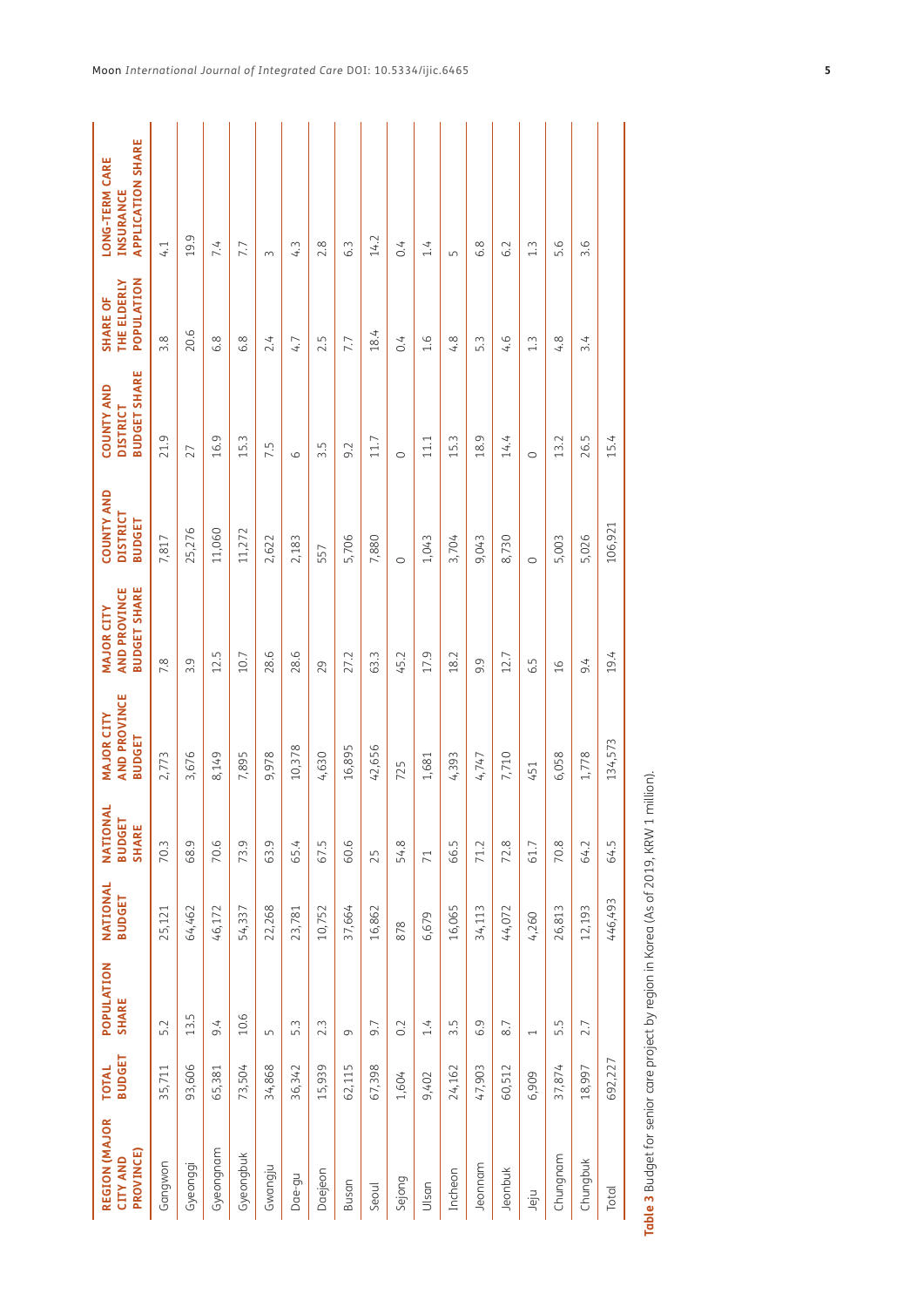|                           |                                | 2017    | 2018    | 2019    | 2020    |
|---------------------------|--------------------------------|---------|---------|---------|---------|
| National Health Insurance | Premium income                 | 495.138 | 533.168 | 581.010 | 634.901 |
|                           | National Subsidy               | 51,512  | 54,734  | 59,721  | 70,826  |
|                           | Proportion of National Subsidy | 10.4%   | 10.3%   | 10.3%   | 11.2%   |
|                           | Total Expenditure              | 571,633 | 633.199 | 708.605 | 770,171 |
| Long-Term Care Insurance  | Premium income                 | 32,368  | 38,525  | 48,272  | 63,229  |
|                           | National Subsidy               | 5,822   | 7,107   | 8.912   | 12,414  |
|                           | Proportion of National Subsidy | 18.0%   | 18.4%   | 18.5%   | 19.6%   |
|                           | Total Expenditure              | 54,839  | 70,103  | 82,486  | 96,759  |

<span id="page-5-0"></span>**Table 4** Income, Subsidy and Expenditure of NHI and LTCI(KRW 100 million).

reality, not all of the 20% is supported each year, and instead, 10–19% is supported based on the economic and insurance operation conditions [\(Table 4\)](#page-5-0).

# **3 FINANCIAL INTEGRATION FOR COMMUNITY INTEGRATED CARE**

#### **3.1 CASES OF FINANCIAL INTEGRATION**

Various countries are operating integrated care through financial integration. Service integration through financial integration is showing tangible results. According to an analysis of 38 financial integration systems in 8 countries, 24 out of 38 systems had positive performance in health indicators. 11 schemes did not show any indication of cost reduction, which may be due to the increase in operating cost [[13](#page-10-12)]. [2](#page-9-1)

In 2014, the United Kingdom established a separate fund called the Better Care Fund to create a foundation for linking medical care and welfare and to develop a new regional model. The Better Care Fund is a program that supports local governments to lay the foundation for linking and integrating health services and social care services with a cross-cutting partnership between the central government entities of NHS England (NHSE) and Department of Health and Social Care (DHSC) and the regional government entities of the Ministry of Housing, Communities and Local Government (MHCLG), and the Local Government Association. The Better Care Fund integrates the central health finance (NHS England: NHSE) social care finance (Improved Better Care Fund: BCF) to provide discretionary funds to local governments for management by local decision-making groups, CCGs (Clinical Commissioning Groups) and local Authorities. In other words, in the case of the United Kingdom, where the health care system is funded by the central government rather than the private insurance system, the establishment of the Better Care Fund provides a mechanism that enables the integration of medical and care finance for the elderly [\[14\]](#page-10-13).

In Japan, the coverage of long-term care insurance, a type of regional medical insurance, has been expanded to include some medical services within regional comprehensive care. In other words, in the case of Japan, by increasing the contribution of the national and local organizations to regional health insurance and providing social care through the expanded financial resources, the overlap of business is reduced and financial resources are integrated.

With respect to operation, Japan has a governance structure in which the care group takes the lead in making policy proposals and policy-making at the municipal level in meetings run by the existing regional care conferences. A municipality in Japan is considered to have a large population at 50,000 (city) people, which is one-fifth the size of local governments in Korea. Thus, an integrated strategy using governance such as participation in meetings was possible [[14](#page-10-13)].

# **3.2 DIRECTIONS AND SCENARIOS FOR FINANCIAL INTEGRATION FOR COMMUNITY INTEGRATED CARE IN KOREA**

As in the previous cases, the United Kingdom case provides important implications when considering the direction for Korea's fiscal consolidation for integrated care. First, the United Kingdom is very similar to Korea in that it provides medical care and social care through public finance. In Korea, medical care and long-term care are provided through the insurance system, but it works like a publicly funded program since insurance premiums are compulsory. In the case of long-term care insurance, premiums are collected from citizens with income, but the benefit is given to the elderly. Therefore, we identify the financial resources available for elderly care by presenting a scenario that integrates the typical United Kingdom financial integration method into the Korean system. In addition, we apply the financial savings factors confirmed through existing research and overseas cases to check the extent and scale of future financial savings.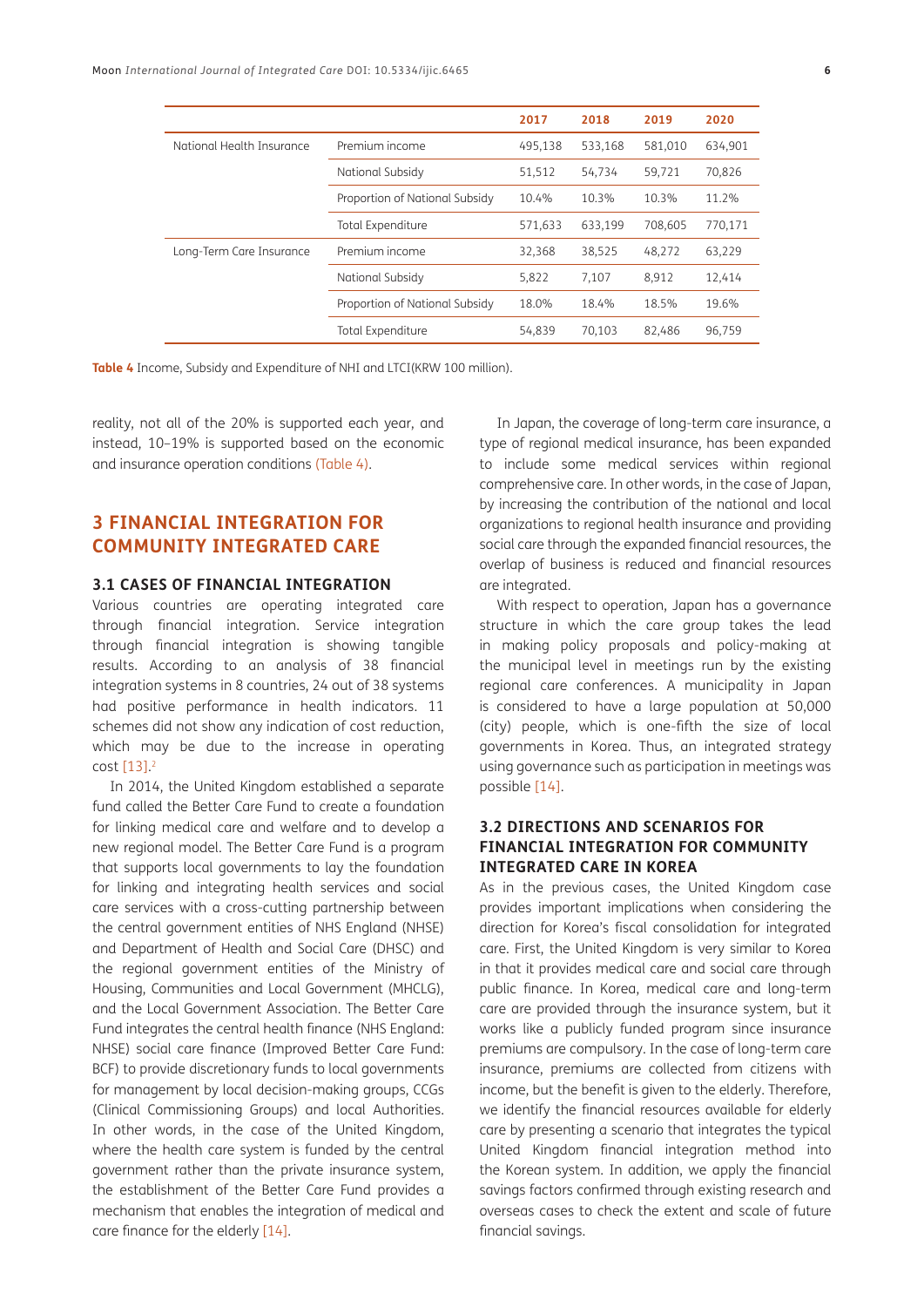This study identifies the scale of health insurance, long-term care insurance, and nationally financed elderly care projects, and assumes that the finances are integrated into a new regionally oriented integrated care fund. In the financial integrating care for the elderly, suppose that we shift social inpatients or social admission from health insurance to the local community. As seen in the case of the United Kingdom, if there is an initial or low medical need, the local community reorganizes it in the direction of taking care of it through finance. In the United States, 4.6 million Medicaid subscribers received HCBS as of 2017, and the proportion of Home & Community Based Services (HCBS) expenses increased from 18% to 57% between 1995 and 2016, and the proportion of facility expenses decreased from 82% to 43%. Total healthcare cost savings are estimated to be \$41 billion. Even in the case of Program of All-Inclusive Care for the Elderly (PACE-support for those aged 55 and over), which provides a lower level of support than HCBS, which is a strong local community care model, it is effective in reducing medical expense by about 40% compared to facilities [\[15,](#page-10-14) [16\]](#page-10-15).

Also, in the case of Wako City, Japan, it is reported that the per capita medical expenses decreased from 278,000 yen to 182,000 yen as of 2010 as a result of transferring beneficiaries from nursing hospitals to the local community and carrying out preventive activities. In the case of Korea, it is also reported that the pilot project for specific areas such as Jeonju saved about KRW 1.15 million per person in medical expenses by switching to local care for the target.<sup>[3](#page-9-2)</sup>

We assume that the following resources will be incorporated into the new government fund to fund integrated care before the medical stage. In other words, the new fund is a concept that consolidates the state's budget and financial resources obtained through insurance ([Table 5](#page-6-0)).

- **2.** *Medical expenses for long-term care insurance for level 5 and cognitive level with the lowest medical needs;*
- **3.** *Medical expenses rather than paid to social inpatients among LTC hospital users covered by health insurance;*
- **4.** *20% of long-term care insurance and health insurance income as stipulated by law (as much as the proportion transferred from long-term care insurance and medical insurance).*

The logic behind this integration is as follows. First, there are overlapping areas in the business currently run through the national budget and two insurances, which results in the provision of segmented services. Elderly care projects of the national and local governments focus on health care and daily life support in the pre-medical stage. In addition, some subjects of long-term care insurance and health insurance also require management in all stages of medical care, so overlapping areas are occurring.

In particular, as can be seen from research, more than 50% of long-term care insurers are users of the elderly care project, where segmental business integration is possible [[17](#page-10-16)]. In addition, long-term care insurance level 5 and cognitive level subjects have a low desire for medical care or enhanced care, have difficulty entering a nursing facility, and are only provided with home care services. Therefore, this may be integrated into the services provided community care. Since social inpatient group of nursing hospitals is also focused on health management rather than medical treatment, it is possible to design a system to manage it through the integrated care system, and financial integration may be designed for this. Furthermore, we assume that 20% of the premium income used for social inpatients in nursing hospitals and those who are eligible for level 5 and cognitive level of long-term care insurance is provided to the new fund.<sup>4</sup>

If the financial resources for the care projects operated through the national budget in the manner described above and the areas that can be converted to integrated care among the health insurance and long-

| <b>SOURCE OF FUND</b>                         | <b>CATEGORY</b>                                         | (AS OF 2019, KRW 100<br><b>MILLION)</b> |
|-----------------------------------------------|---------------------------------------------------------|-----------------------------------------|
|                                               |                                                         | <b>ESTIMATED SIZE OF FUND</b>           |
|                                               |                                                         | 26,860-47,266                           |
| Government Subsidy                            |                                                         | 1,379-4,735                             |
| Conversion of insurance income                | Level 5 and cognitive level of long-term care insurance | 6,837-9,387                             |
|                                               | Elective hospitalization group of NHI                   | 4,800-19,300                            |
| Transfer of existing Project funded by budget |                                                         | 6,922                                   |
|                                               | Care Project by Central Government                      | 4,464                                   |
|                                               | Care Project by Local Government                        | 2,458                                   |

**1.** *Budget for senior care projects operated by the central state and local governments;*

<span id="page-6-0"></span>**Table 5** Finance integration scenario for integrated care in Korea.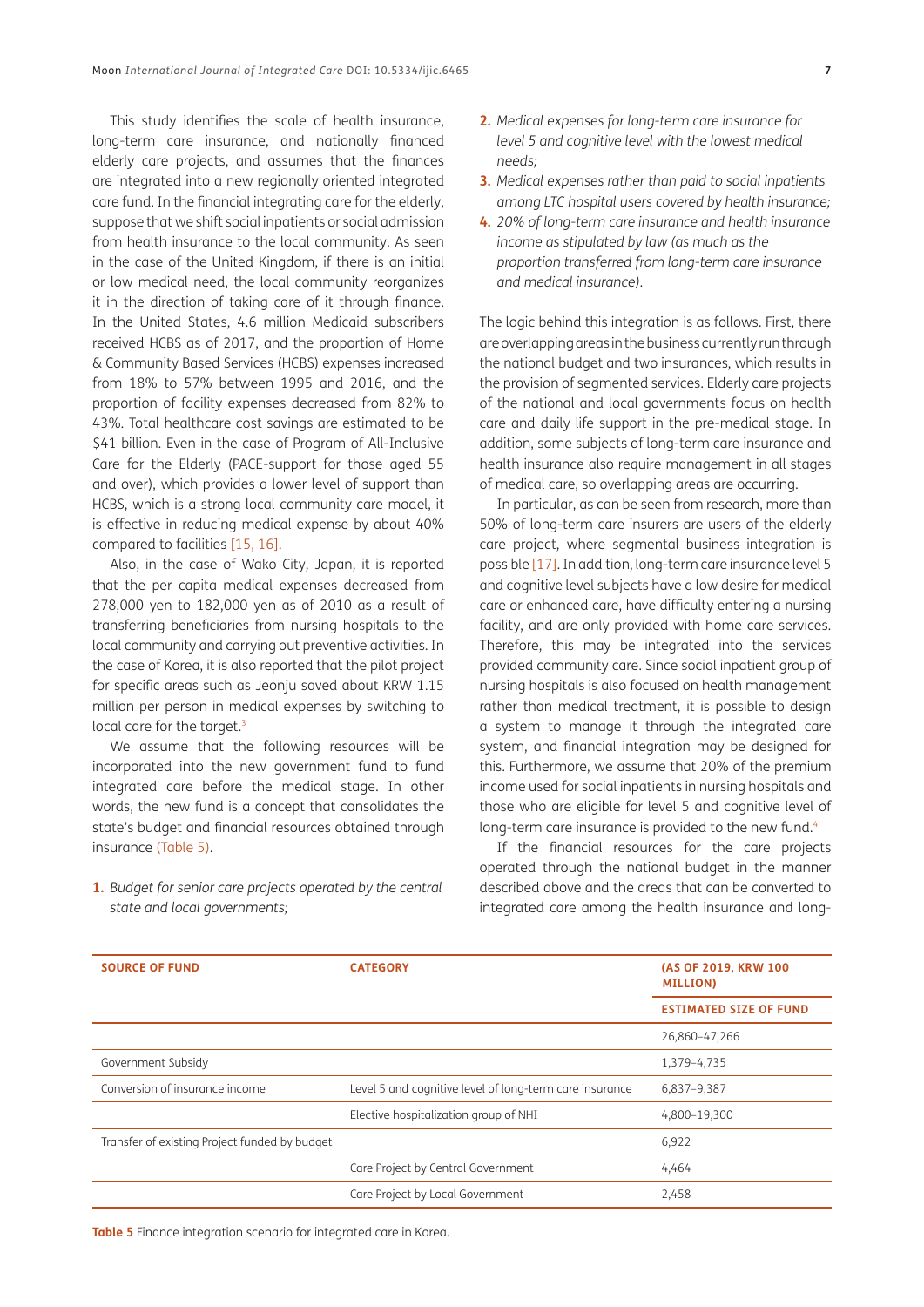term care insurance projects are integrated, the size of the fund will be from about KRW 1.7 trillion to KRW 3.5 trillion as of 2019.

### **3.3 LONG-TERM FINANCIAL OUTLOOK THROUGH FISCAL INTEGRATION**

We now present the amount of financial savings compared to the current system in the long run through the elderly care project through financial integration proposed in the previous section.

First, in the case of the national financial project for caring for the elderly, we combine and confirm the trend of the elderly population and the trend of the elderly welfare budget for 10 years from 2010 ([Table 6](#page-8-0)). [5](#page-9-4)

Based on this, the overall budget for welfare for the elderly is expected to reach KRW 67,720 billion in 2050, approximately four times higher than KRW 15,140.8 billion in 2021, taking into account the aging population and the inflation rate. Of this, we conservatively estimate the budget trend of the elderly care project in the future by applying the proportion of KRW 692.2 billion, which is the size of the elderly care project as of 2020. In addition, in the case of long-term care insurance expenditure, we estimate the expenditure for grade 5 and cognitive impairment, taking into account inflation and the proportion of the elderly population. In addition, in the case of health insurance, we apply the proportion of expenditures for nursing hospitals in 2017–2019 based on the long-term outlook for health insurance expenditures of the National Assembly of the Republic of Korea. Through this, when the existing system is applied as it is, the financial projects for the elderly, nursing hospitals, and long-term care expenditures are the same as in column 1, 4 and 6[.6](#page-9-5)

Columns 2 and 3 show the scale of health insurance and long-term care insurance when the resources are transferred in the manner described in the previous section. Columns 5 shows the decrease in long-term care insurance spending caused by the transfer of 5th grade and cognitive grade from long-term care insurance to local care services, which is reflected from the transfer of resources used for grade 5 and cognitive grade to the fund. In addition, columns 7 and 8 indicate that the financial resources used for social inpatients in nursing hospitals are transferred to the fund, and insurance expenditures are reduced accordingly. This shows that fiscal integration can save up to 0.6% to 4.5% of the originally projected level. By 2050, the amount of savings is expected to be about KRW 1 trillion to KRW 4 trillion.

These savings come from the following factors: first, the national budget related to the welfare of the elderly is expected to show an average annual increase of 4% compared to the previous increase. However, the national health insurance and long-term care insurance are expected to show an annual average increase of 9% to 7%, respectively. This is believed to be due to the fact that there is competition with other fields in the case of the national budget and there is a mechanism of control through budget deliberation, etc. As a result, there is a structural mechanism whereby the budget does not grow in proportion to demand and service utilization.

However, this forecast is conservative. In other cases, integrated care shows the effect of lowering the utilization of facilities and hospitals [\[13\]](#page-10-12). In this study, the effect of reducing and delaying the use of nursing hospitals and facilities through the integration of integrated care projects, namely, financial integration, is not reflected, and additional cost reduction is also possible.

# **4 CONCLUSION AND POLICY IMPLICATIONS**

This study examines the scale and operation of health insurance, long-term care insurance for the elderly, and national financial projects, which are the three main systems for senior care related projects in Korea, where the population is aging rapidly, and attempts to learn from the experience of the United Kingdom. We predict the scale and the possibility of financial savings when the finances of the project are integrated using methodologies of the existing research. We predict that the prevention and care of the elderly before treatment will require about KRW 1.7 trillion to KRW 3.5 trillion of financial resources as of 2019, under the premise that financial integration will have the same effect. We also confirm that through the integration and operation of these financial resources, it is possible to reduce the financial resources by 0.6% to 4.5%.

This study suggests several policy implications. First, it can be seen that overlapping projects are being carried out for each business entity in social care, which is the stage before medical care and treatment. Although this is a necessary area for both insurance and finance, it can be confirmed that policy effect can be improved through future integration.

Integrated care is being promoted as one of the attempts to overcome these fragmented services. However, empirical analysis and literature analysis have mixed results on whether integrated financing improves cost reduction and service satisfaction [[13\]](#page-10-12). But these results are not a discouragement, but rather clarify the goal to be achieved through careful design. As in other cases of financial consolidation, it is necessary to form a clear cost reduction target and control mechanism and also to have performance indicators to confirm effectiveness. The performance target should be an indicator that can bring health and cost savings for care service recipients, such as reduction in hospitalization rate or delay in hospitalization. There should also be feedback and incentives based on clear evaluation. Since it is quite challenging to analyze its effect, appropriate research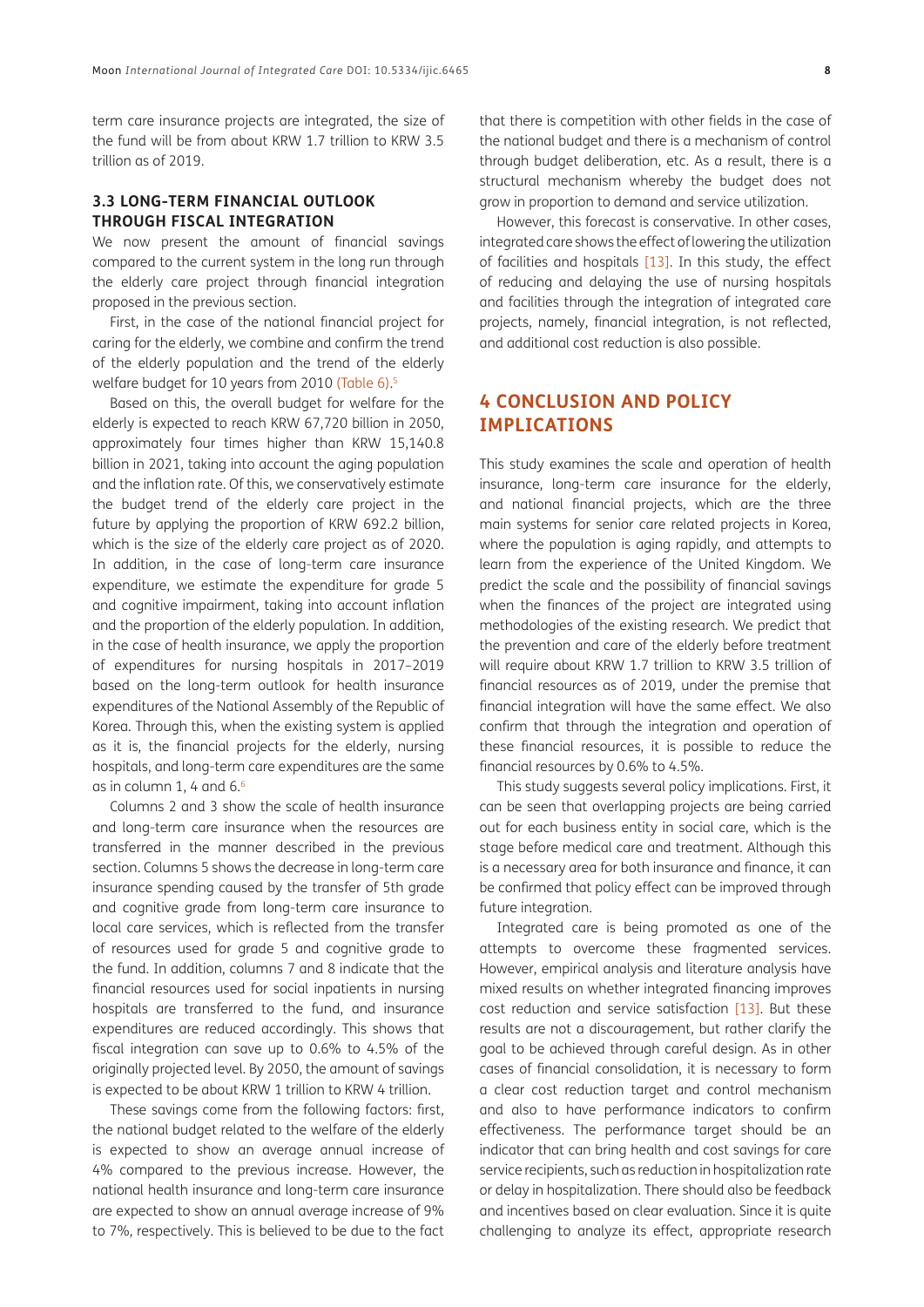|                | NATIONAL BUDGET                |                                                              |                                           | <b>LONG TERM CARE</b> |                                    |                                    | SOCIAL ADMISSION COVERED BY NHI               |                                               | TOTAL                              |                                               |                                                      | REDUCTION SCALE                      |                                             | REDUCTION SCALE RATIO        |                                     |
|----------------|--------------------------------|--------------------------------------------------------------|-------------------------------------------|-----------------------|------------------------------------|------------------------------------|-----------------------------------------------|-----------------------------------------------|------------------------------------|-----------------------------------------------|------------------------------------------------------|--------------------------------------|---------------------------------------------|------------------------------|-------------------------------------|
|                |                                | ឨ                                                            | ື                                         |                       | G                                  | ⊡                                  | S                                             | මූ                                            | ត                                  | $\overline{a}$                                | 크                                                    |                                      | ධු                                          | £                            | (15)                                |
| MILLION,<br>ଛି | SCENARIO<br>UNIT: 100 EXISTING | <b>MINIMUM MAXIMUM</b><br>SCENARIO<br>ADJUST-<br><b>MENT</b> | SCENARIO<br><b>ADJUST-</b><br><b>MENT</b> | SCENARIO<br>EXISTING  | SCENARIO<br>ADJUST-<br><b>MENT</b> | <b>SCENARIO</b><br><b>EXISTING</b> | SCENARIO<br>MINIMUM<br>ADJUST-<br><b>MENT</b> | MAXIMUM<br>SCENARIO<br><b>ADJUST-</b><br>MENT | <b>SCENARIO</b><br><b>EXISTING</b> | <b>SCENARIO</b><br>MINIMUM<br>ADJUST-<br>MENT | MAXIMUM<br><b>SCENARIO</b><br><b>ADJUST-</b><br>MENT | REDUCTION<br>MINIMUM<br><b>SCALE</b> | <b>REDUCTION</b><br>MAXIMUM<br><b>SCALE</b> | REDUCTION<br>MINIMUM<br>RATE | <b>REDUCTION</b><br>MAXIMUM<br>RATE |
| 2025           | 9,363                          | 20,325                                                       | 32,880                                    | 159,988               | 153,183                            | 79,925                             | 72,998                                        | 52,073                                        | 249,277                            | 246,506                                       | 238,136                                              | -2,771                               | $-11,141$                                   | $-1.1$                       | $-4.5$                              |
| 2030           | 13,510                         | 29,704                                                       | 47,100                                    | 250,491               | 240,056                            | 742<br>110,                        | 101,144                                       | 72,151                                        | 374,743                            | 370,904                                       | 359,307                                              | $-3,839$                             | $-15,437$                                   | $-1.0$                       | $-4.1$                              |
| 2035           | 16,702                         | 40,452                                                       | 63,908                                    | 392,164               | 376,178                            | 317<br>149,                        | 136,376                                       | 97,283                                        | 558,183                            | 553,007                                       | 537,369                                              | $-5,176$                             | $-20,814$                                   | $-0.9$                       | $-3.7$                              |
| 2040           | 19,842                         | 54,659                                                       | 84,918                                    | 617,352               | 592,552                            | 626<br>192,                        | 175,931                                       | 125,499                                       | 829,819                            | 823,142                                       | 802,969                                              | $-6,678$                             | $-26,851$                                   | $-0.8$                       | -3.2                                |
| 2045           | 23,841                         | 73,554                                                       | 111,106                                   | 934,271               | 896,989                            | 053<br>239,                        | 218,335                                       | 155,747                                       | 1,197,165                          | 1,188,878 1,163,843                           |                                                      | $-8,287$                             | $-33,322$                                   | $-0.7$                       | $-2.8$                              |
| 2050           | 28,258                         | 95,098                                                       | 139,867                                   | 1,315,697             | 1,263,677                          | 992<br>284,                        | 260,292                                       | 185,678                                       | 1,628,947                          | 1,619,067 1,589,221                           |                                                      | $-9,880$                             | $-39,726$                                   | $-0.6$                       | $-2.4$                              |
|                |                                |                                                              |                                           |                       |                                    |                                    |                                               |                                               |                                    |                                               |                                                      |                                      |                                             |                              |                                     |

<span id="page-8-0"></span>Table 6 Fiscal Integration and Fiscal Savings Scenarios. **Table 6** Fiscal Integration and Fiscal Savings Scenarios.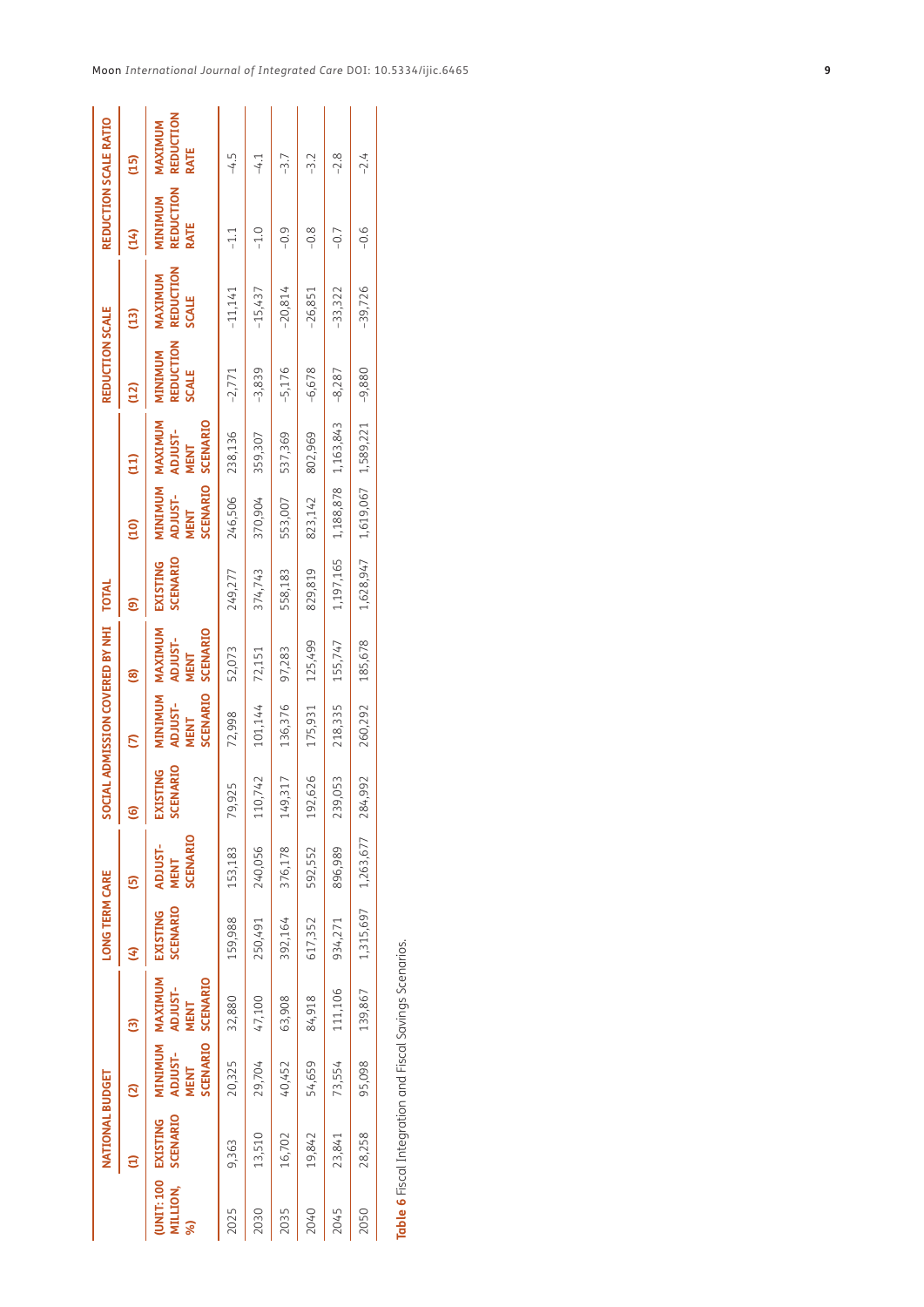and effect analysis design and indicators for it should be established in advance.<sup>4</sup> In addition, a system that can provide appropriate incentives and additional financial support should be in place in the case of communityoriented financial operation, if care projects tailored to the characteristics of each region are being carried out and there are promising results through this.

Korea is experiencing a high rate of population aging and a low birth rate at the same time and is providing health management, social care, and medical support for the elderly through two insurance systems – health insurance and long-term care insurance – and a substantial national budget. However, the fragmented operation of health insurance and long-term care insurance and the mismatch with the business through the national budget are reducing the effectiveness of the service. In addition, the increase in social hospitalization and the increase in demand will lead to an increase in medical expenses paid through insurance. Therefore, the application of stricter standards for long-term care and health insurance benefits and social hospitalization, along with the adjustment of demand through these standards will reduce medical costs. In addition, if the health care of the elderly is strengthened through community care projects, it can become an important mechanism to delay the use and entry of relatively expensive facilities and hospitals.

Therefore, the source, size, and integration scenario of financial resources used for care for the elderly presented in this study provides an important solution for policy and financial reforms in the field of the elderly care. In addition, we suggest the possibility of integrating disparate financial sources such as budget and insurance based on the type of business and suggesting base line cost reduction based on this integration.

The state and local governments have incentives to implement senior care projects using existing facilities and systems under limited and balanced budgets. However, in the case of long-term care insurance or health insurance, the most striking difference between budget and insurance system is that benefits must be paid when certain conditions are met depending on the nature of the insurance. Accordingly, in the case of the social inpatient group among the long-term care insurance and health insurance, expenditure is expected to increase in proportion to the increase in the elderly population. Therefore, costs are expected be reduced if long-term care insurance and health insurance services are supported through the national budget. Furthermore, the fact that the cost of community-oriented community care is low compared to medical expenses is a factor that enables additional cost reduction.

In order to enjoy the effects suggested by this scenario, some important prerequisites are additionally required in addition to the successful conditions for the general financial consolidation and integrated care

operation described above. First, a system that can harmonize primary care, long-term care services, and care services must be established. This will be possible through training and re-education of doctors and social workers, as in the case of Japan. Of course, it is also necessary to analyze various needs and allocate them effectively in key regional centers. In this respect, the existence of infrastructure such as administrative welfare centers in each dong and Public Agency for Social Service established in metropolitan and provincial units is of great significance. In addition, in the expansion and settlement of local community care, it is necessary to establish a mechanism for the care business to reduce medical expenses, and in the process, it is necessary to analyze the mutual effect between the care business and the insurance business. Furthermore, as long-term care insurance coverage is made up of people with high needs for long-term care, it is necessary to further review whether health insurance costs are lowered.

Based on these prerequisites, we confirm that if financial integration for care services and business operation are possible through this, business operation that can reduce the burden of medical expenses with the same effect or in the mid- to long-term is possible.

# **NOTES**

- <span id="page-9-0"></span>1 <https://data.oecd.org/pop/elderly-population.htm>.
- <span id="page-9-1"></span>2 As a result, the proportion of the central and local governments in the contribution of financial resources for insurance operation has increased. (Central government 25% →39%, prefecture 12.5%→ 19.5%, municipality 12.5%→19.5%, No. 1 premium 22%→22%).
- <span id="page-9-2"></span>3 Cases such as the UK show mixed results in reducing costs through community care. However, in that case, it is reported that the increase in administrative costs is the main cause in the operation of the new system. In particular, when elderly people with few medical needs receive care services from the community rather than facilities or hospitals, it appears that the cost reduction is feasible [[13](#page-10-12)].
- <span id="page-9-3"></span>4 (Long-term care insurance) Premium income (KRW 4.8 trillion)\*Government subsidy ratio (20%)\*Ratio of expenditure for grade 5 and cognitive support grade (7%).

(Health insurance) Premium income (KRW 58.1 trillion) \* State support ratio (20%) \* Elective hospitalization group expenditure ratio (0.6%–3.3%).

- <span id="page-9-4"></span>5 There is a strong correlation between the elderly welfare budget and the increase in the proportion of the elderly population to the total population. Through regression analysis, we confirm that the budget increases by KRW 116 billion for every 1% point increase in the proportion of the 65-year-old in the population.
- <span id="page-9-5"></span>6 The 20% subsidy of the government's premium income is excluded here because the purpose is to see the size of fiscal savings through fiscal consolidation.

# **ACKNOWLEDGEMENTS**

I would like to express my sincere appreciation to Eunjung Park and Emily Youngsuh Moon for their kind inputs and helpful encouragement. This research was supported by the SungKyunKwan University, the BK21 FOUR (Graduate School Innovation) funded by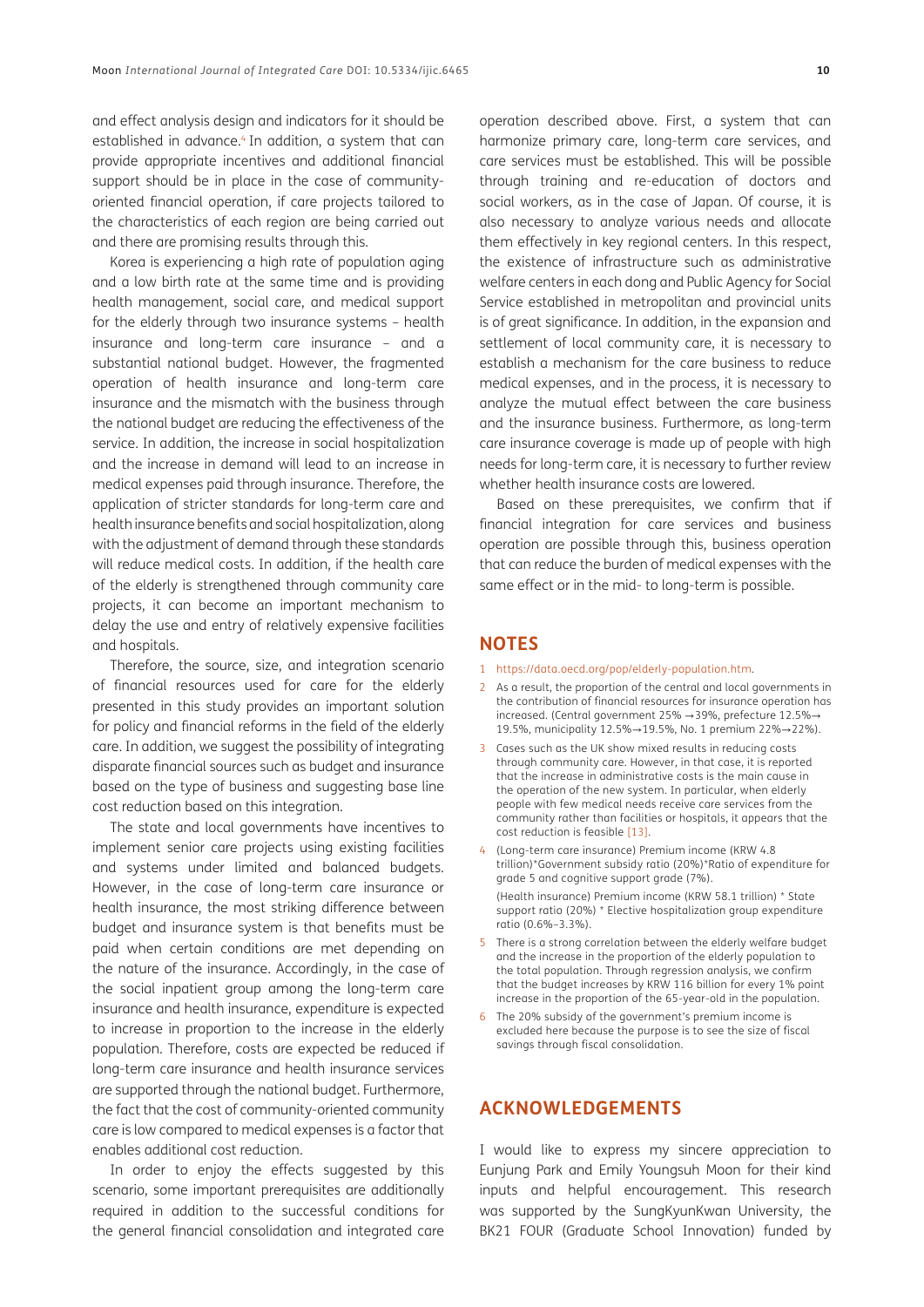the Ministry of Education (MOE, Korea), and National Research Foundation of Kore (NRF). This research was conducted with reference to the results of the policy research project of the Ministry of Economy and Finance of Korea and may differ from the official opinion of the institution.

# **REVIEWERS**

Two anonymous reviewers.

# **COMPETING INTERESTS**

The author has no competing interests to declare.

# **AUTHOR AFFILIATION**

**Byunggeor Moon iD** [orcid.org/0000-0002-5311-2132](https://orcid.org/0000-0002-5311-2132) Sungkyunkwan University, School of Global Leader & Department of Public Administration & Graduate School of Governance, South Korea

# **REFERENCES**

- <span id="page-10-0"></span>1. **Rouzet D,** et al. "Fiscal challenges and inclusive growth in ageing societies". *OECD Economic Policy Papers, No. 27*. Paris: OECD Publishing; 2019. DOI: [https://doi.org/10.1787/](https://doi.org/10.1787/c553d8d2en) [c553d8d2en](https://doi.org/10.1787/c553d8d2en)
- <span id="page-10-1"></span>2. **OECD.** OECD Labour Force Statistics 2020. Paris: OECD Publishing; 2020. DOI:<https://doi.org/10.1787/5842cc7f-en>
- <span id="page-10-2"></span>3. **Kim KW, Kim OS.** Super Aging in South Korea Unstoppable but Mitigatable: A Sub-National Scale Population Projection for Best Policy Planning. *Spat Demogr*. 2020; 8: 155–173. DOI:<https://doi.org/10.1007/s40980-020-00061-8>
- <span id="page-10-3"></span>4. **Jeon B, Kwon S.** Health and Long-Term Care Systems for Older People in the Republic of Korea: Policy Challenges and Lessons. *Health Systems & Reform*. 2017; 3(3): 214–223. DOI: [https://doi.org/10.1080/23288604.2017.13](https://doi.org/10.1080/23288604.2017.1345052) [45052](https://doi.org/10.1080/23288604.2017.1345052)
- <span id="page-10-4"></span>5. **Kim Y.** Financial Sustainability and Intergenerational Fairness of LongTerm Care Insurance in Korea. *Health and Social Welfare Review*. 2020; 40(4): 149–177. DOI: [https://](https://doi.org/10.15709/HSWR.2020.40.4.149) [doi.org/10.15709/HSWR.2020.40.4.149](https://doi.org/10.15709/HSWR.2020.40.4.149)
- <span id="page-10-5"></span>6. **Maruthappu M, Hasan A, Zeltner, T.** Enablers and Barriers in Implementing Integrated Care. *Health Systems & Reform*. 2015; 1(4): 250–256. DOI: [https://doi.org/10.1080/](https://doi.org/10.1080/23288604.2015.1077301) [23288604.2015.1077301](https://doi.org/10.1080/23288604.2015.1077301)
- <span id="page-10-6"></span>7. **Goodwin N.** Understanding Integrated Care. *International Journal of Integrated Care*. 2016; 16(4): 6. DOI: [https://doi.](https://doi.org/10.5334/ijic.2530) [org/10.5334/ijic.2530](https://doi.org/10.5334/ijic.2530)
- <span id="page-10-7"></span>8. **Bradford DW, Cunningham NT, Slubicki MN, McDuffie JR, Kilbourne AM, Nagi A, Williams JW, Jr.** An evidence synthesis of care models to improve general medical outcomes for individuals with serious mental illness: a systematic review. *The Journal of clinical psychiatry*, 2013; 74(8): e754–e764. DOI: [https://doi.org/10.4088/](https://doi.org/10.4088/JCP.12r07666) [JCP.12r07666](https://doi.org/10.4088/JCP.12r07666)
- <span id="page-10-8"></span>9. **Rocks S, Berntson D, Gil-Salmerón A,** et al. Cost and effects of integrated care: a systematic literature review and meta-analysis. *Eur J Health Econ*. 2020; 21: 1211– 1221. DOI: <https://doi.org/10.1007/s10198-020-01217-5>
- <span id="page-10-9"></span>10. **Kwon S.** Thirty years of national health insurance in South Korea: lessons for achieving universal health care coverage. *Health Policy and Planning*. January 2009; 24(1): 63–71. DOI: <https://doi.org/10.1093/heapol/czn037>
- <span id="page-10-10"></span>11. **Kim H, Kwon S.** A decade of public long-term care insurance in South Korea: Policy lessons for aging countries. *Health Policy*. 2021; 125(1): 22–26. ISSN 0168-8510. DOI: [https://doi.org/10.1016/j.](https://doi.org/10.1016/j.healthpol.2020.11.003) [healthpol.2020.11.003](https://doi.org/10.1016/j.healthpol.2020.11.003)
- <span id="page-10-11"></span>12. **Ga H.** Long-term care system in Korea. *Annals of Geriatric Medicine and Research*. 2020; 24(3): 181–186. DOI: [https://](https://doi.org/10.4235/agmr.20.0036) [doi.org/10.4235/agmr.20.0036](https://doi.org/10.4235/agmr.20.0036)
- <span id="page-10-12"></span>13. **Mason A, Goddard M, Weatherly H, Chalkley M.** Integrating funds for health and social care: an evidence review. *Journal of health services research & policy*. 2015; 20(3): 177–188. DOI: [https://doi.](https://doi.org/10.1177/1355819614566832) [org/10.1177/1355819614566832](https://doi.org/10.1177/1355819614566832)
- <span id="page-10-13"></span>14. A Review of Community Care in the UK and Japan: Focused on the Background of Legislation and Strategies to Integrate Health and Social Care Public Health Aff. 2019; 3(1): 43–59. Published online December 31, 2019. DOI: <https://doi.org/10.29339/pha.3.1.43>
- <span id="page-10-14"></span>15. **Chattopadhyay A, Fan Y, Chattopadhyay S.** Costefficiency in Medicaid longterm support services: the role of home and community based services. *SpringerPlus*. 2013; 2(1): 305. DOI: [https://doi.org/10.1186/2193-1801-](https://doi.org/10.1186/2193-1801-2-305) [2-305](https://doi.org/10.1186/2193-1801-2-305)
- <span id="page-10-15"></span>16. Program of All-inclusive Care for the Elderly (PACE) Medicaid Cost-Benefit Study. [https://crado.ku.edu/sites/](https://crado.ku.edu/sites/crado.ku.edu/files/docs/Reports/PACE%20Final%20Report.pdf) [crado.ku.edu/files/docs/Reports/PACE%20Final%20Report.](https://crado.ku.edu/sites/crado.ku.edu/files/docs/Reports/PACE%20Final%20Report.pdf) [pdf.](https://crado.ku.edu/sites/crado.ku.edu/files/docs/Reports/PACE%20Final%20Report.pdf)
- <span id="page-10-16"></span>17. **Lee Y-J, Kim H-S.** Analysis on the Use of Welfare Services of Elderly Longterm Care Grade Accredited and Unidentified. *Journal of Digital Convergence*. Nov. 2019; 17(11): 29–37. DOI: [https://doi.org/10.14400/](https://doi.org/10.14400/JDC.2019.17.11.029) [JDC.2019.17.11.029](https://doi.org/10.14400/JDC.2019.17.11.029)